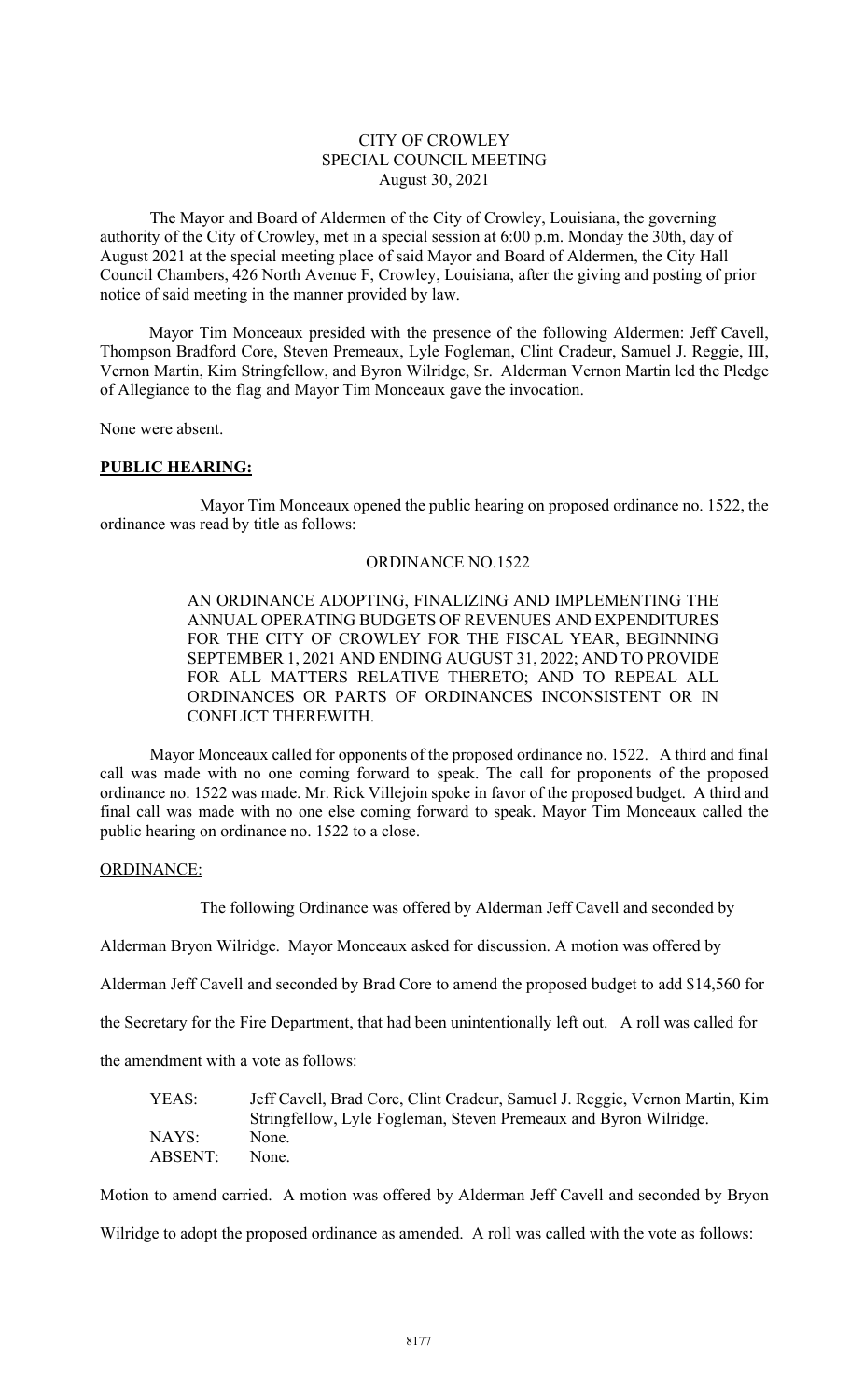| YEAS:   | Jeff Cavell, Brad Core, Clint Cradeur, Samuel J. Reggie, Vernon Martin, Kim |
|---------|-----------------------------------------------------------------------------|
|         | Stringfellow, Lyle Fogleman, Steven Premeaux and Byron Wilridge.            |
| NAYS:   | None.                                                                       |
| ABSENT: | None.                                                                       |

The Ordinance passed by a vote of 0 NAYS and 9 YEAS. Motion carried.

#### ORDINANCE NO.1522

AN ORDINANCE ADOPTING, FINALIZING AND IMPLEMENTING THE ANNUAL OPERATING BUDGETS OF REVENUES AND EXPENDITURES FOR THE CITY OF CROWLEY FOR THE FISCAL YEAR, BEGINNING SEPTEMBER 1, 2021 AND ENDING AUGUST 31, 2022; AND TO PROVIDE FOR ALL MATTERS RELATIVE THERETO; AND TO REPEAL ALL ORDINANCES OR PARTS OF ORDINANCES INCONSISTENT OR IN CONFLICT THEREWITH.

WHEREAS, Tim Monceaux, in his capacity as Mayor of the City of Crowley prepared the

proposed Operating Budgets for the fiscal year beginning September 1, 2021 and ending August 31,

2021, which was accompanied by a budget message and summary description of the budget and a

budget adoption ordinance; and

WHEREAS, the proposed Operating Budgets and the accompanying budget ordinance have

been submitted to this Board of Aldermen for review and consideration; and

WHEREAS, this ordinance has been duly introduced and notice of this ordinance and notice

of public hearing having been published; and

 WHEREAS, notice of a public hearing by the City of Crowley on the proposed Operating Budgets and notice of the availability of the proposed budgets for review have been timely published

in the official journal, the Crowley Post Signal; and

WHEREAS, the public hearing been held in accordance with the law on the 30th day of

August 2021 at 6:00 o'clock p.m. at Council Chambers on the proposed Operating Budgets have now been reviewed and considered; now.

THEREFORE BE IT ORDAINED by the Board of Aldermen of the City of Crowley, Acadia Parish, Louisiana, in Special Session, duly convened on the 30th day of August, 2021 that the following Annual Operating Budgets are hereby approved, adopted and finalized.

# CITY OF CROWLEY 2022 ANNUAL BUDGET

|                     |                        | <b>Budget</b><br>Fiscal 2022 | Increase<br>(Decrease) | Percent<br>Change |
|---------------------|------------------------|------------------------------|------------------------|-------------------|
| <b>GENERAL FUND</b> |                        |                              |                        |                   |
| Revenues            |                        |                              |                        |                   |
|                     | Ad Valorem Tax         | 1,853,000                    | 228,507                | 14.07%            |
|                     | <b>Franchise Taxes</b> | 950,000                      | 60,500                 | 6.80%             |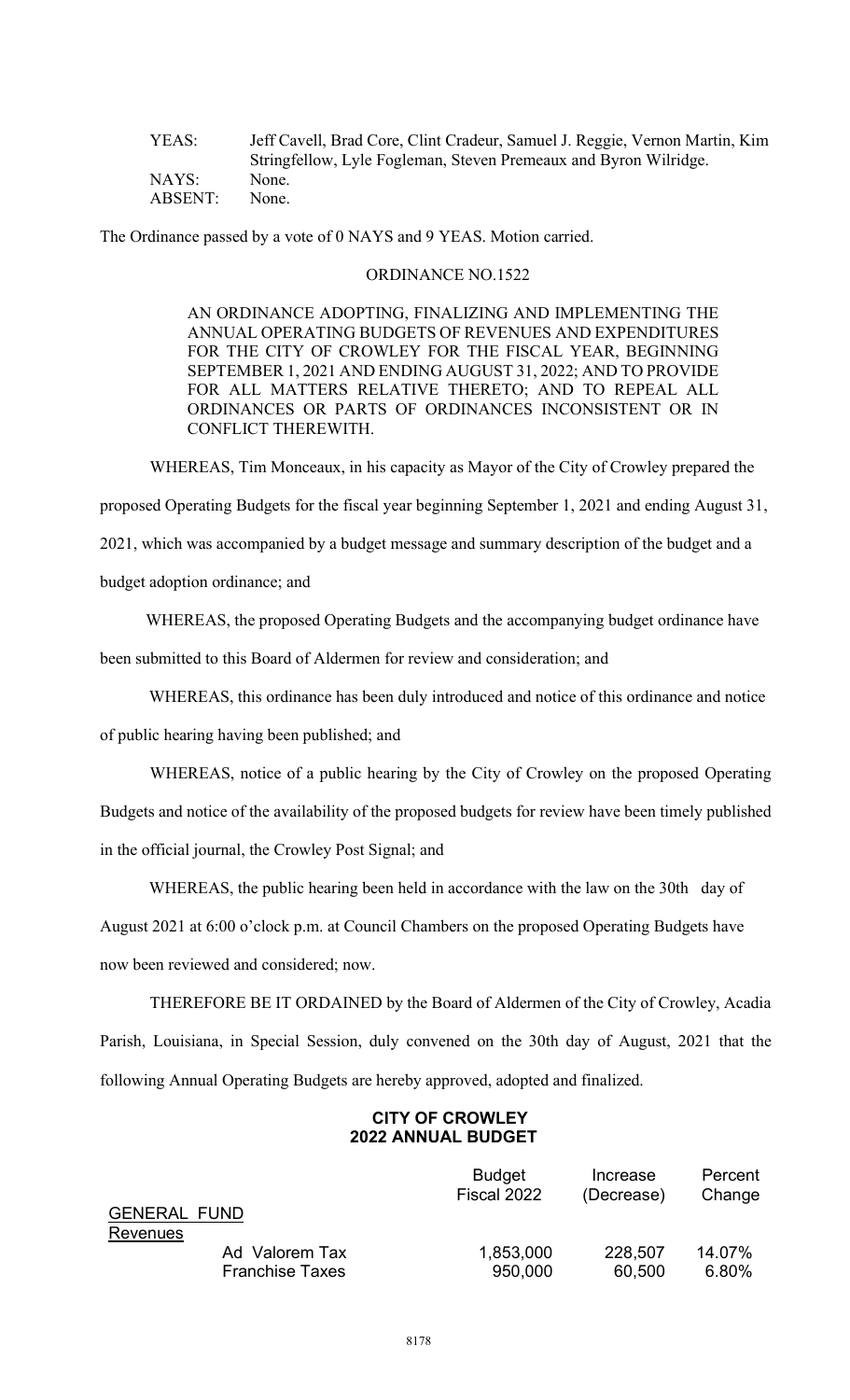| <b>Licenses &amp; Permits</b>                                                                                                                                                                                                                                 | 690,000                                                                  | 23,500                                                                         | 3.53%                                                                  |
|---------------------------------------------------------------------------------------------------------------------------------------------------------------------------------------------------------------------------------------------------------------|--------------------------------------------------------------------------|--------------------------------------------------------------------------------|------------------------------------------------------------------------|
| Grants                                                                                                                                                                                                                                                        | 2,300,000                                                                | 2,286,000                                                                      | 723.26%                                                                |
| Intergovernmental<br><b>Charges for Services</b><br>Fines & Fees<br><b>Investment Income</b><br><b>Rentals</b><br><b>Other Revenues</b><br><b>Total Revenues</b>                                                                                              | 485,000<br>45,235<br>198,000<br>41,000<br>77,500<br>145,285<br>6,785,020 | 12,800<br>8,705<br>3,000<br>12,500<br>4,025<br>(12, 625)<br>2,626,912          | 2.71%<br>23.83%<br>1.54%<br>43.86%<br>5.48%<br>$-8.00\%$<br>73.73%     |
| <b>Expenditures</b>                                                                                                                                                                                                                                           |                                                                          |                                                                                |                                                                        |
| <b>General Government</b><br><b>General Administration</b><br>Salary & Fringe<br>Repairs & Supplies<br><b>Operational Expense</b><br><b>Telephone &amp; Utilities</b><br><b>Capital Outlay</b><br><b>Other Expense</b><br><b>Total General Administration</b> | 734,159<br>29,200<br>380,200<br>35,000<br>0<br>2,364,700<br>3,543,259    | (17,746.00)<br>12,300<br>87,800.00<br>8,000.00<br>2,317,150.00<br>2,407,504.00 | $-2.36%$<br>72.78%<br>30.03%<br>29.63%<br>0.00%<br>2.08%<br>0.68%      |
| <b>Court Department</b><br>Salary & Fringe<br><b>Repairs &amp; Supplies</b><br><b>Operational Expense</b><br><b>Transfers &amp; Appropriations</b><br><b>Telephone &amp; Utilities</b><br><b>Other Expense</b><br><b>Total Court Department</b>               | 264,890<br>2,540<br>15,245<br>40,000<br>4,700<br>327,375                 | 1,486<br>(960)<br>2,245<br>0<br>500<br>(2,000)<br>1,271                        | 56%<br>$-27.43%$<br>17.27%<br>0.00%<br>11.90%<br>$-100%$<br>0.39%      |
| <b>Public Safety</b>                                                                                                                                                                                                                                          |                                                                          |                                                                                |                                                                        |
| <b>Police Department</b><br>Salary & Fringe<br><b>Repairs &amp; Supplies</b><br><b>Operational Expense</b><br><b>Telephone &amp; Utilities</b><br><b>Capital Outlay</b><br><b>Other Expense</b><br><b>Total Police Department</b>                             | 2,932,716<br>125,200<br>467,055<br>54,000<br>0<br>78,750<br>3,657,721    | 80,324<br>13,950<br>44,555<br>4,000<br>(46,000)<br>5,250<br>102,079            | 2.82%<br>12.54%<br>10.55%<br>8.00%<br>$-100%$<br><u>7.14%</u><br>2.87% |
| <b>Fire Department</b><br>Salary & Fringe<br>Repairs & Supplies<br><b>Operational Expense</b><br>Transfers & Appropriation<br><b>Telephone &amp; Utilities</b>                                                                                                | 2,615,981<br>124,500<br>98,755<br>5000<br>42,500                         | 155,048<br>26,600<br>9,775<br>4,500<br>(1,000)                                 | 5.96%<br>27.17%<br>10.99%<br>900.00%<br>$-2.30%$                       |
| Capital Outlay<br><b>Other Expense</b><br><b>Total Fire Department</b>                                                                                                                                                                                        | 0<br>28,800<br>2,900,176                                                 | 0<br>17,500<br>197,773                                                         | $0.00\%$<br>166.67%<br>7.32%                                           |
| <b>Code Enforcement</b><br>Salary & Fringe<br>Repairs & Supplies<br><b>Operational Expense</b><br><b>Telephone &amp; Utilities</b><br><b>Other Expense</b><br><b>Total Code Enforcement</b><br><b>Dublic Works</b>                                            | 341,831<br>42,000<br>74,851<br>13,000<br>57,450<br>529,132               | 85,131<br>19,000<br>48,351<br>0<br><u>1550</u><br>154,031.71                   | 33.16%<br>82.61%<br>182.46%<br>0.00%<br>2.77%<br>41.06%                |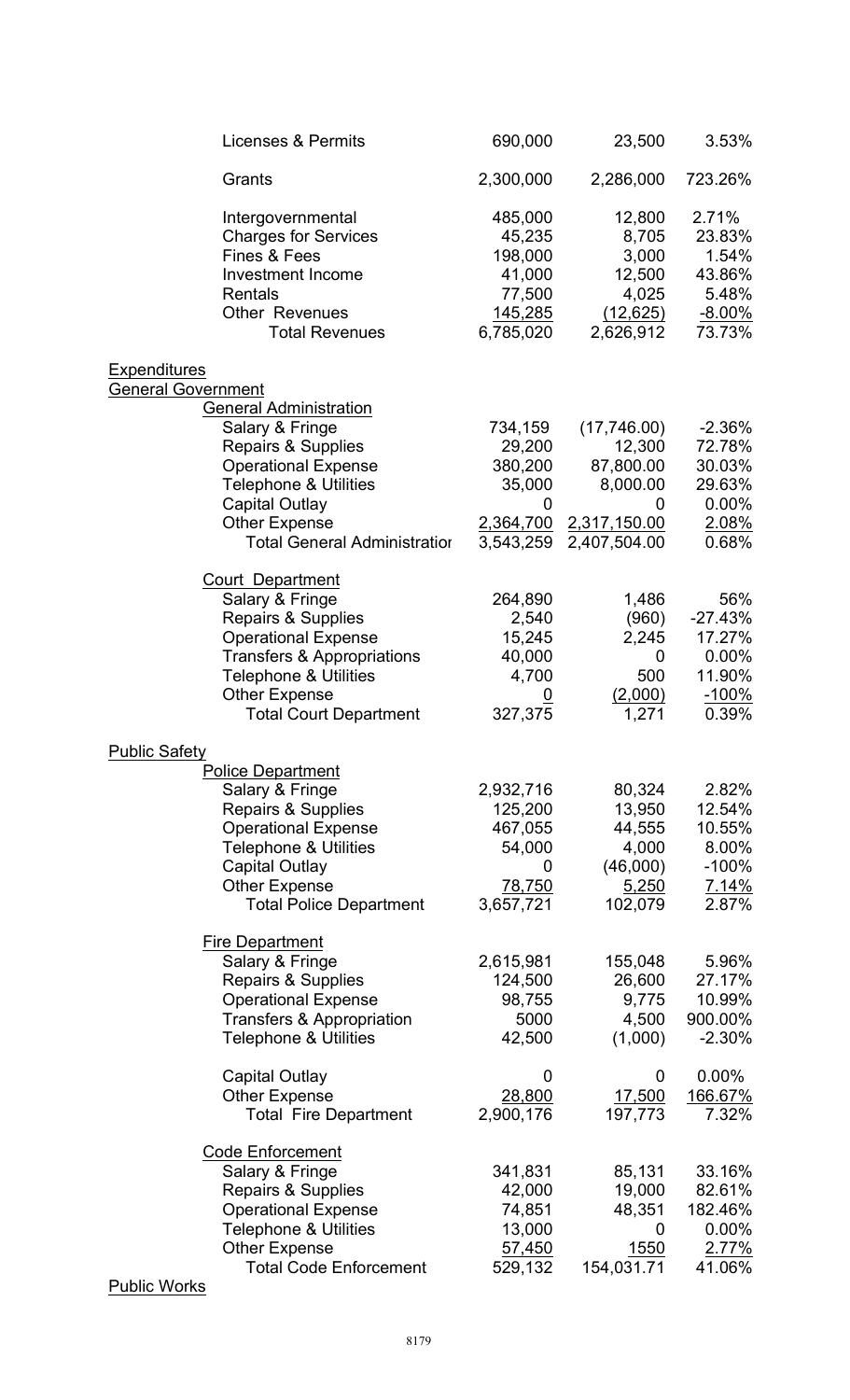|                        | <b>Street Department</b><br>Salary & Fringe<br><b>Repairs &amp; Supplies</b><br><b>Operational Expense</b><br><b>Telephone &amp; Utilities</b><br><b>Capital Outlay</b><br><b>Other Expense</b><br><b>Total Street Department</b>            | 487,828<br>236,450<br>76,183<br>203,000<br>15000<br>16,600<br>1,035,061 | (20, 799)<br>92,200<br>11,083<br>6,500<br>15,000<br>13,600<br>117,584 | $-4.09%$<br>63.92%<br>17.02%<br>3.31%<br>100.00%<br>453.33%<br>12.82% |
|------------------------|----------------------------------------------------------------------------------------------------------------------------------------------------------------------------------------------------------------------------------------------|-------------------------------------------------------------------------|-----------------------------------------------------------------------|-----------------------------------------------------------------------|
|                        | <b>Public Building &amp; Drainage</b><br>Salary & Fringe<br><b>Repairs &amp; Supplies</b><br><b>Operational Expense</b><br><b>Telephone &amp; Utilities</b><br><b>Capital Outlay</b><br><b>Other Expense</b><br>Total Public Bldg. & Drainaç | 302,075<br>133,500<br>31,900<br>33,000<br>20,000<br>8,175<br>528,650    | 8,601<br>83,500<br>31,900<br>1650<br>5000<br>225<br>130,876           | 2.93%<br>167.00%<br>100.00%<br>5.26%<br>33.33%<br>2.83%<br>32.90%     |
|                        | <b>Non Departmental</b><br><b>Operational Expense</b><br><b>Economic Development</b><br><b>Debt Service</b><br><b>Total Non Departmental</b>                                                                                                 | 0<br>68,500<br><u>115,017</u><br>183,517                                | 0<br>24,000<br><u> 1</u><br>24,001                                    | $0.00\%$<br>53.93%<br>$0.00\%$<br>15.05%                              |
|                        | Total General Fund Expenditur                                                                                                                                                                                                                | 12,704,891                                                              | 3,000,700                                                             | 31.00%                                                                |
|                        | Excess (Deficiency) of revenue<br>over expenditures                                                                                                                                                                                          | (5,919,871)                                                             | 473,806                                                               | 9.00%                                                                 |
|                        | <b>Other Financing Sources (Uses)</b><br><b>Transfers In</b><br><b>Transfers Out</b><br><b>Total Other Financing</b>                                                                                                                         | 7,025,672<br>1,068,200                                                  | 1,191,235<br>781,000                                                  | 20.42%<br>100.00%                                                     |
|                        | Source                                                                                                                                                                                                                                       | 5,957,472                                                               | 537,166                                                               | 7.00%                                                                 |
|                        | Excess (Deficiency) of revenue<br>and other financing sources<br>over expenditures and other<br>financing uses<br>Fund Balance Fiscal 2021                                                                                                   | 37,601<br>1,302,166                                                     | 34,726                                                                | 12.04%                                                                |
|                        | <b>Excess of Revenues over</b><br>expenditures 2021                                                                                                                                                                                          | 37,601                                                                  |                                                                       |                                                                       |
|                        | <b>Proposed Fund Balance Fiscal</b><br>2022                                                                                                                                                                                                  | 1,339,767                                                               |                                                                       |                                                                       |
| 1 & 1/2 CENT SALES TAX | Revenues<br><b>Sales Tax</b>                                                                                                                                                                                                                 | 5,348,000                                                               | 708,651                                                               | 15.27%                                                                |
|                        | <b>Investment Income</b><br><b>Total Revenues</b>                                                                                                                                                                                            | 1,500<br>5,349,500                                                      | 300<br>708,951                                                        | 25.00%<br>15.28%                                                      |
|                        | <b>Expenditures</b><br><b>Operational Expense</b>                                                                                                                                                                                            | 81,650                                                                  | 3,806                                                                 | 4.89%                                                                 |
|                        | <b>Debt Service</b><br><b>Other Expense</b><br><b>Total Expenditures</b>                                                                                                                                                                     | 0<br>0<br>81,560                                                        | 0<br>0<br>3806                                                        | $0.00\%$<br>0.00%<br>4.89%                                            |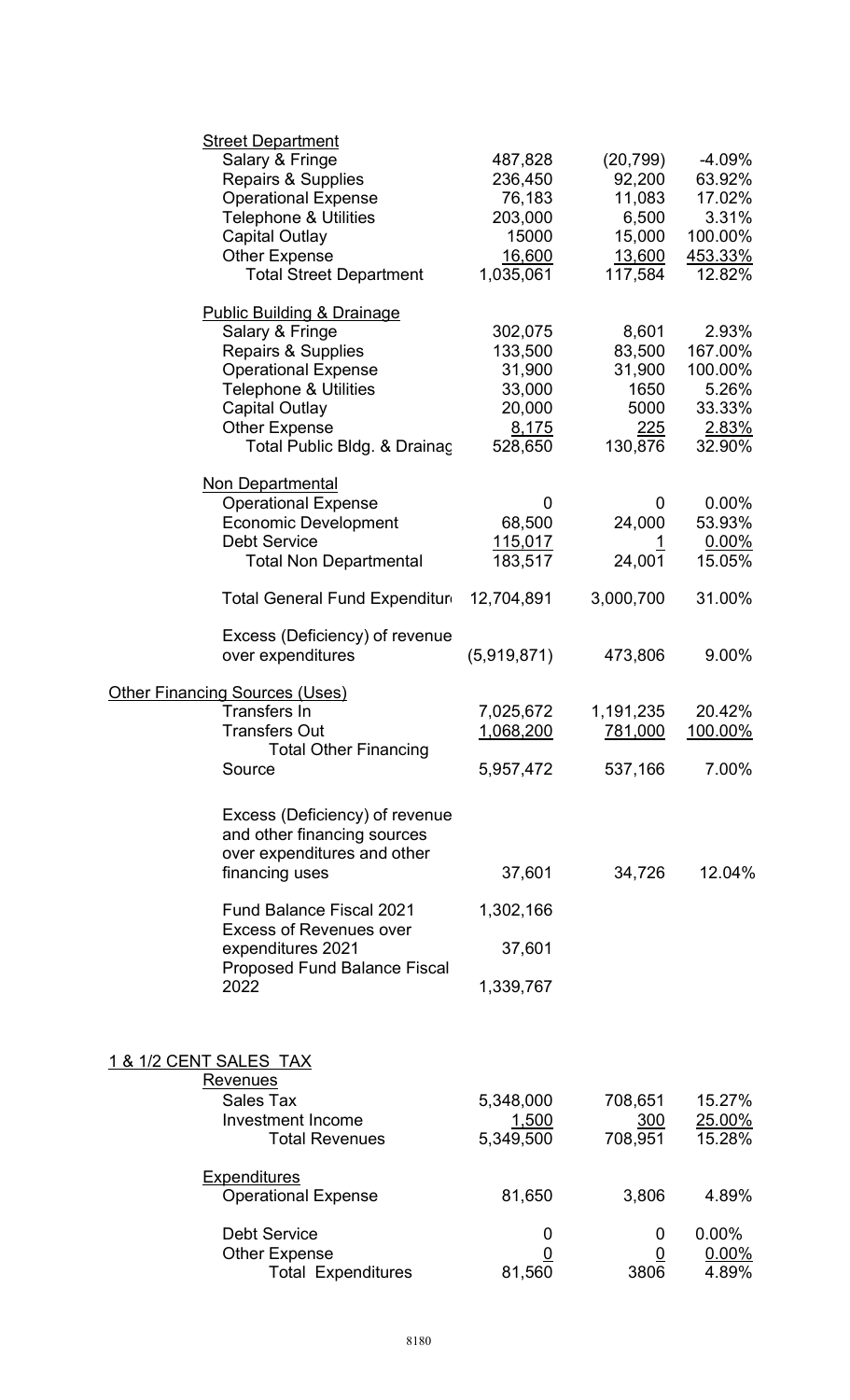| Excess (Deficiency) of revenue<br>over expenditures                                                            | 5,267,940  | 705,145    | 15.45%  |
|----------------------------------------------------------------------------------------------------------------|------------|------------|---------|
| <b>Other Financing Sources (Uses)</b><br><b>Transfers Out</b>                                                  | 5,961,776  | 1,321,471  | 31.03%  |
| Excess (Deficiency) of revenue<br>and other financing sources<br>over expenditures and other<br>financing uses | (693, 836) | (616, 326) | 100.00% |
| <b>Fund Balance Fiscal 2021</b><br><b>Excess of Revenues over</b>                                              | 1,851,924  |            |         |
| <b>Expenditures</b><br><b>Proposed Fund Balance Fiscal</b>                                                     | 693,836    |            |         |
| 2022                                                                                                           | 1,158,085  |            |         |

| 1/2 CENT SALES TAX - SALARY                                                                  |                |                |               |
|----------------------------------------------------------------------------------------------|----------------|----------------|---------------|
| <b>Revenues</b>                                                                              |                |                |               |
| <b>Sales Tax</b>                                                                             | 1,790,000      | 207,209        | 13.09%        |
| <b>Investment Income</b>                                                                     | 2,800          | 300            | 12.00%        |
| <b>Total Revenues</b>                                                                        | 1,792,800      | 207,209        | 13.09%        |
| <b>Expenditures</b>                                                                          |                |                |               |
| <b>Operational Expense</b>                                                                   | 21,000         | (8, 542)       | $-62.98%$     |
| <b>Other Expense</b>                                                                         | $\overline{0}$ | $\overline{0}$ | 0.00%         |
| <b>Total Expenditures</b>                                                                    | 21,000         | (8, 542)       | $-62.98%$     |
| Excess (Deficiency) of revenue                                                               |                |                |               |
| over expenditures                                                                            | 1,771,800      | 216,051        | 13.89%        |
| <b>Other Financing Sources (Uses)</b>                                                        |                |                |               |
| <b>Transfers Out</b>                                                                         | 1,577,250      | <u>157,595</u> | <u>11.12%</u> |
| <b>Total Other Financing</b>                                                                 |                |                |               |
| <b>Sources</b>                                                                               | 1,577,250      | 157,595        | <u>11.12%</u> |
| Excess (Deficiency) of revenue<br>and other financing sources<br>over expenditures and other |                |                |               |
| financing uses                                                                               | 194,550        | 58,456         | 100.00%       |
| <b>Fund Balance Fiscal 2021</b><br><b>Excess of Revenues over</b>                            | 1,166,358      |                |               |
| <b>Expenditures</b><br><b>Proposed Fund Balance Fiscal</b>                                   | 194,550        |                |               |
| 2022                                                                                         | 1,360,908      |                |               |

#### 1/2 CENT SALES TAX STREET IMPROVEMENT

2012

| Revenues          |           |         |          |
|-------------------|-----------|---------|----------|
| Sales Tax         | 1,790,000 | 207.209 | 13.09%   |
| Investment Income | 200,000   |         | $0.00\%$ |
| Total Revenues    | 1,990,000 | 207.209 | 11.62%   |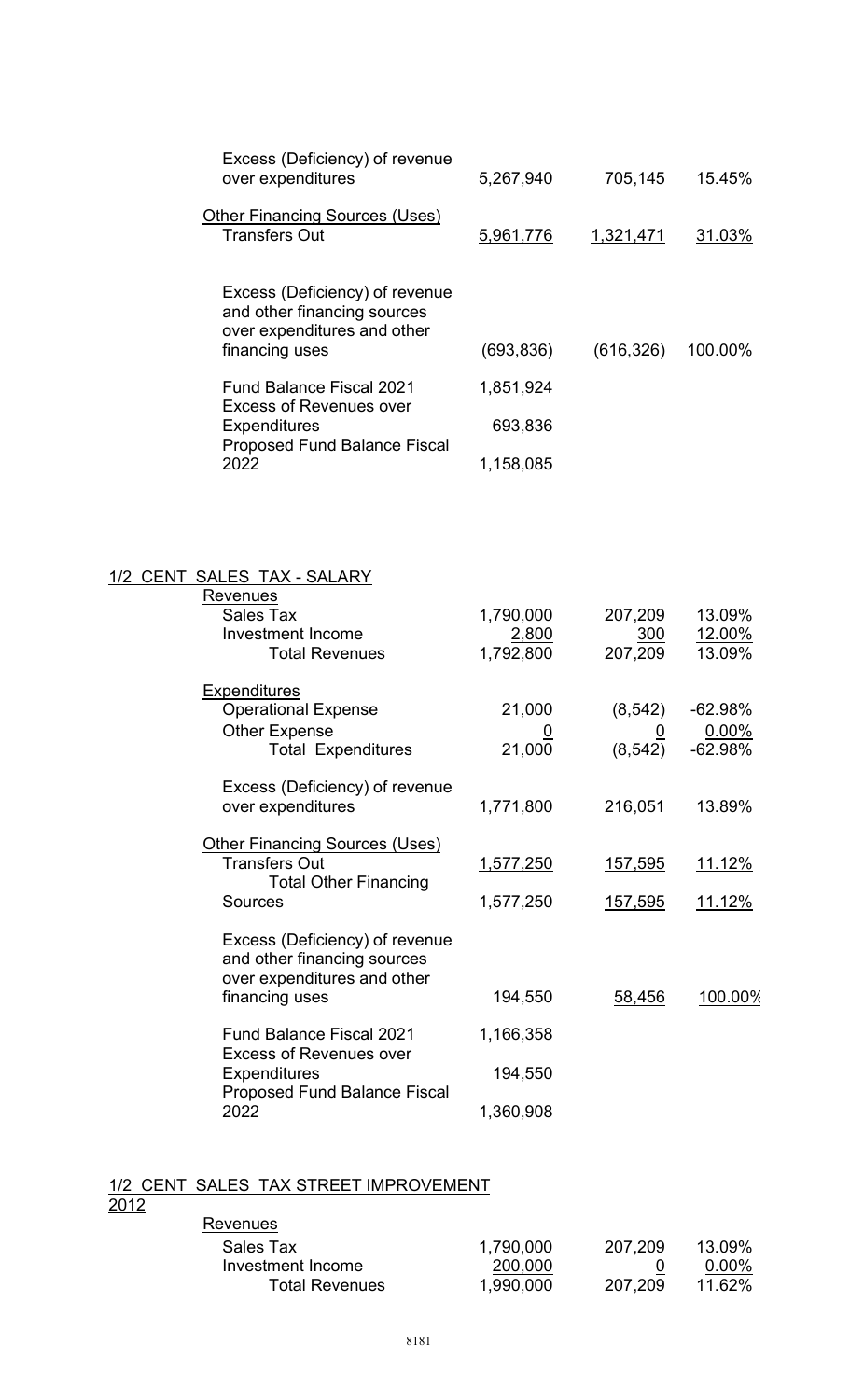| <b>Expenditures</b>                                                                                            |            |                                   |          |
|----------------------------------------------------------------------------------------------------------------|------------|-----------------------------------|----------|
| <b>Operational Expense</b>                                                                                     | 28,300     | 258                               | 9.43%    |
| <b>Other Expense</b>                                                                                           | 17,519,426 | <u>15,906,60</u> 6                | 75.45%   |
| <b>Total Expenditures</b>                                                                                      | 17,547,726 | 15,906,864                        | 379.30%  |
| Excess (Deficiency) of revenue<br>over expenditures                                                            |            | (15,567,726) (13,156,765) 545.71% |          |
| <b>Other Financing Sources (Uses)</b>                                                                          |            |                                   |          |
| <b>Transfers Out</b>                                                                                           | 300,000    | $\overline{0}$                    | $0.00\%$ |
| <b>Total Other Financing</b>                                                                                   |            |                                   |          |
| <b>Sources</b>                                                                                                 | 300,000    | 0                                 | $0.00\%$ |
| Excess (Deficiency) of revenue<br>and other financing sources<br>over expenditures and other<br>financing uses |            | 15,867,726 (13,156,765)           | 485.32%  |
| <b>Fund Balance Fiscal 2021</b>                                                                                | 3,756,728  |                                   |          |
| <b>Estimated Fund Balance Fiscal</b><br>2021<br><b>Proposed Fund Balance Fiscal</b>                            | 639,114    |                                   |          |
| 2022                                                                                                           | 559,074    |                                   |          |

# MOTOR VEHICLE FACILITY

| <b>Revenues</b>                       |         |                  |                |
|---------------------------------------|---------|------------------|----------------|
| <b>Charges for Services</b>           | 50,000  | 0                | $0.00\%$       |
| <b>Investment Income</b>              | 150     | $\underline{50}$ | 50.00          |
| <b>Total Revenues</b>                 | 50,150  | 50               | 0.10%          |
|                                       |         |                  |                |
| <b>Expenditures</b>                   |         |                  |                |
| <b>Repairs &amp; Supplies</b>         | 3,450   | (50)             | $-1.43%$       |
| <b>Operational Expense</b>            | 8,300   | (2600)           | $-23.85%$      |
| <b>Telephone &amp; Utilities</b>      | 7,500   | 3,500            | 87.50%         |
| <b>Other Expense</b>                  | 700     | (800)            | <u>-53.33%</u> |
| <b>Total Expenditures</b>             | 19,950  | 50               | .25%           |
|                                       |         |                  |                |
| Excess (Deficiency) of revenue        |         |                  |                |
| over expenditures                     | 30,200  | 0                | 100.00%        |
|                                       |         |                  |                |
| <b>Other Financing Sources (Uses)</b> |         |                  |                |
| <b>Transfers Out</b>                  | 35,000  | 4,800            | 15.89%         |
| <b>Total Other Financing</b>          |         |                  |                |
| <b>Sources</b>                        | 35,000  | 4,800            | 15.89%         |
|                                       |         |                  |                |
| Excess (Deficiency) of revenue        |         |                  |                |
| and other financing sources           |         |                  |                |
| over expenditures and other           |         |                  |                |
| financing uses                        | (4800)  | (4800)           | 100.00%        |
|                                       |         |                  |                |
| <b>Fund Balance Fiscal 2021</b>       | 177,474 |                  |                |
| Excess (deficiency) of Revenue        | (4800)  |                  |                |
| <b>Proposed Fund Balance Fiscal</b>   |         |                  |                |
| 2022                                  | 172,674 |                  |                |
|                                       |         |                  |                |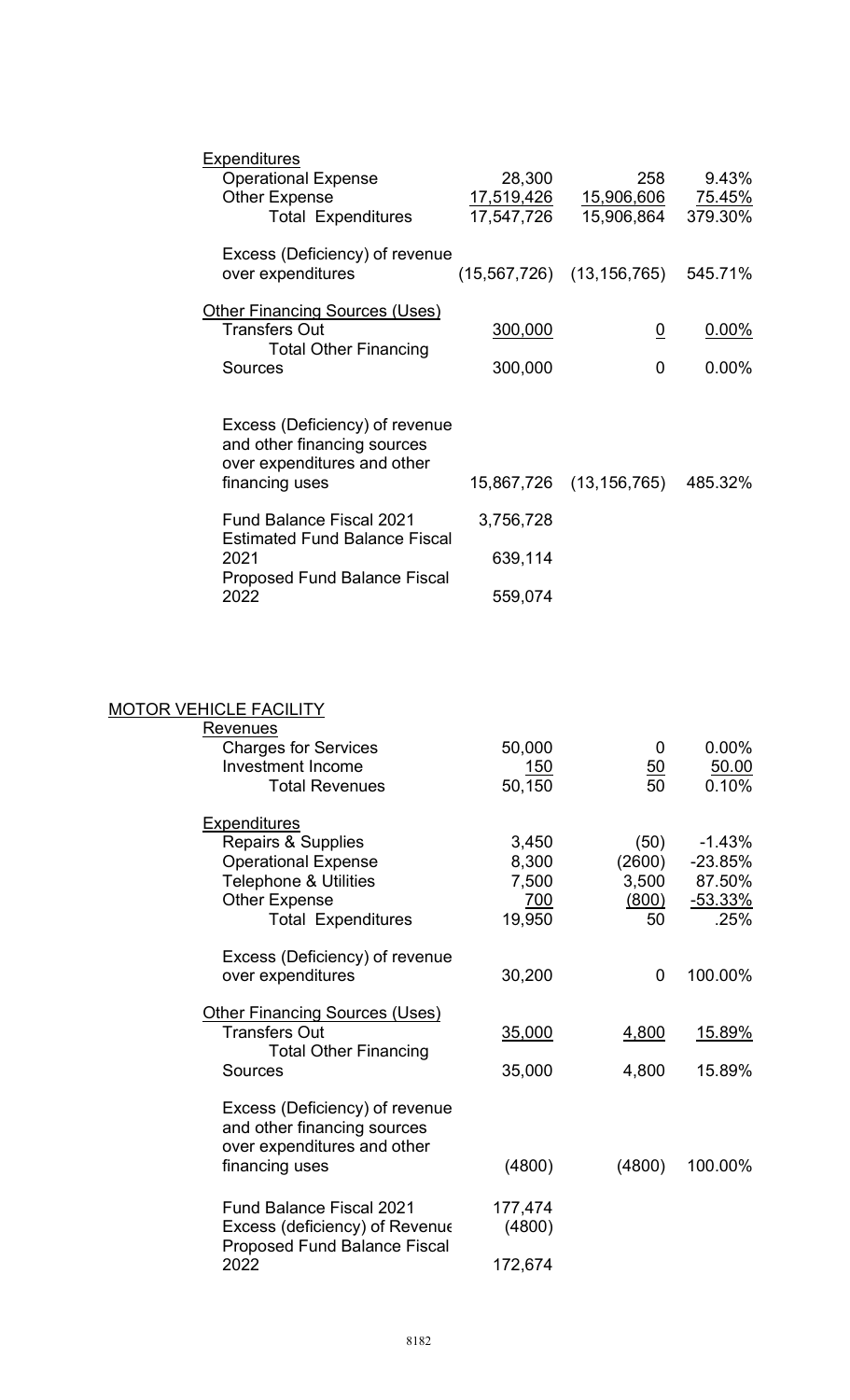#### YOUTH RECREATION OPERATIONS

| <u>Revenues</u>                          |            |             |                |
|------------------------------------------|------------|-------------|----------------|
| Ad Valorem Tax                           | 220,000    | (1521)      | $-00.69%$      |
| Grants                                   | 0          | 0           | 0.00%          |
| <b>Charges for Services</b>              | 1,199,400  | $\mathbf 0$ | 0.00%          |
| <b>Investment Income</b>                 | 200        | (20)        | $-9.09%$       |
| <b>Rentals</b>                           | 48,000     | (6500)      | $-11.93%$      |
| <b>Other Revenues</b>                    | 5,000      | (1110)      | $-18.17$       |
| <b>Total Revenues</b>                    | 1,472,600  | (9, 151)    | $-00.62%$      |
| <u>Expenditures</u>                      |            |             |                |
| Salary & Fringe                          | 585,040    | 24,211      | 4.32%          |
| <b>Repairs &amp; Supplies</b>            | 505,300    | 0           | 0.00%          |
| <b>Operational Expense</b>               | 139,500    | 1,500       | 1.09%          |
| <b>Telephone &amp; Utilities</b>         | 122,800    | (6, 200)    | $-4.81%$       |
| <b>Capital Outlay</b>                    | 0          | (540,000)   | $-100.00\%$    |
| <b>Debt Service</b>                      | 0          | 0           | 0.00%          |
| <b>Other Expense</b>                     | 37,300     | 8,200       | 28.18%         |
| <b>Total Expenditures</b>                | 1,389,940  | (512, 289)  | -112.18%       |
|                                          |            |             |                |
| Excess (Deficiency) of revenue           |            |             |                |
| over expenditures                        | 82,660     | (503, 138)  | $-119.66%$     |
| <b>Other Financing Sources (Uses)</b>    |            |             |                |
| <b>Transfers In</b>                      | 481,354    | 61,436      | 14.63%         |
| <b>Transfers Out</b>                     | 565,000    | 523,961     | <u>-1.62%</u>  |
| <b>Total Other Financing</b>             |            |             |                |
| <b>Sources</b>                           | (83, 646)  | 585,397     | $-84.12%$      |
|                                          |            |             |                |
| Excess (Deficiency) of revenue           |            |             |                |
| and other financing sources              |            |             |                |
| over expenditures and other              |            |             |                |
| financing uses                           | (986)      | (986)       | 100.00%        |
| <b>Fund Balance Fiscal 2021</b>          | (153, 517) |             |                |
| Excess (Deficiency) of Revenue           |            |             |                |
| 2021                                     | (986)      |             |                |
| <b>Proposed Fund Balance Fiscal</b>      |            |             |                |
| 2022                                     | (154, 503) |             |                |
|                                          |            |             |                |
|                                          |            |             |                |
| <u>YOUTH RECREATION BLDG. MAINTENAN(</u> |            |             |                |
| <u>Revenues</u>                          |            |             |                |
| Ad Valorem Tax                           | 79,500     | 5659        | 7.65%          |
| <b>Investment Income</b>                 | 15         | 0           | 0.00%          |
| <b>Grant - Rice Festival</b>             | 0          | 249,613     | 100.%          |
| <b>Other Revenues</b>                    | 3500       | 3500        | <u>100.00%</u> |
| <b>Total Revenues</b>                    | 83,015     | 240,454     | 325.57%        |
|                                          |            |             |                |
| <u>Expenditures</u>                      |            |             |                |
| Salary & Fringe                          | 82,955     | 32325       | 63.85%         |
| <b>Repairs &amp; Supplies</b>            | 53,700     | (40800)     | $-43.17%$      |
| <b>Operational Expense</b>               | 5,100      | (3200)      | $-38.55%$      |
| <b>Capital Outlay</b>                    | 0          | 0           | 0.00%          |
| <b>Other Expense</b>                     | 7,545      | (5080)      | <u>-40.24%</u> |
| <b>Total Expenditures</b>                | 149,300    | (16, 755)   | $-10.09%$      |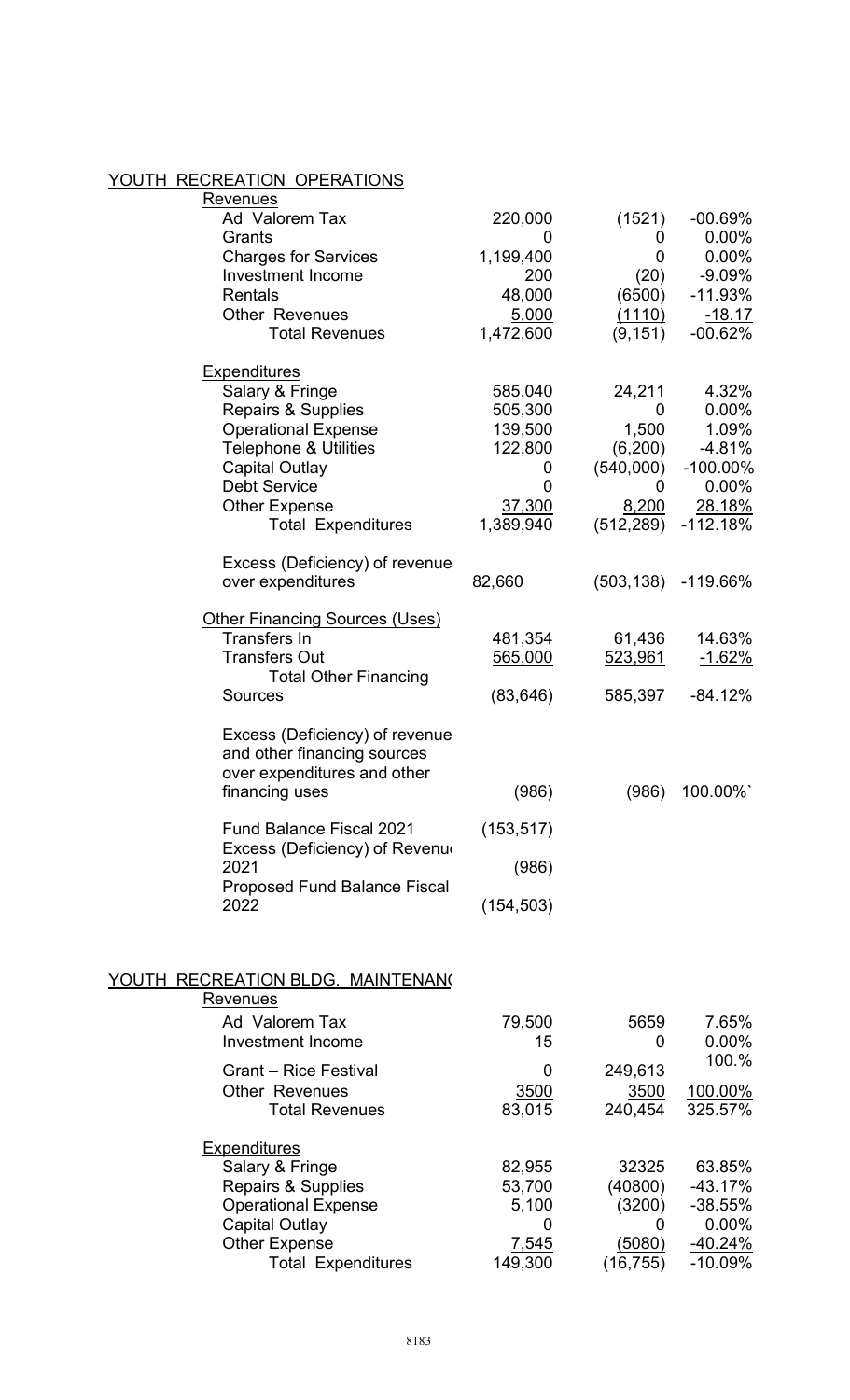|                 | Excess (Deficiency) of revenue<br>over expenditures                                                                  | 40,765                     |                     | 111,722 -157.45%   |
|-----------------|----------------------------------------------------------------------------------------------------------------------|----------------------------|---------------------|--------------------|
|                 | <b>Other Financing Sources (Uses)</b><br><b>Transfers In</b><br><b>Transfers Out</b><br><b>Total Other Financing</b> | 1,142,588<br><u>14,000</u> | 1,142,588<br>14,000 | 100.00%<br>100.00% |
|                 | <b>Sources</b>                                                                                                       | 1,128,588                  | 1,128,588           | 100.00%            |
|                 | Excess (Deficiency) of revenue<br>and other financing sources<br>over expenditures and other<br>financing uses       | 1,062,303                  | 1,062,303           | 100.00%            |
|                 | <b>Fund Balance Fiscal 2021</b>                                                                                      | (35986)                    |                     |                    |
|                 | <b>Excess Revenues over</b><br>Expenditures Fi                                                                       | 1,062,303                  |                     |                    |
|                 | <b>Proposed Fund Balance Fiscal</b><br>2022                                                                          | 1,133,368                  |                     |                    |
| <b>CEMETERY</b> |                                                                                                                      |                            |                     |                    |
|                 | <u>Revenues</u><br>Ad Valorem Tax                                                                                    | 58,000                     | 2620                | 4.73%              |
|                 | <b>Investment Income</b>                                                                                             | 400                        | (250)               | $-38.46$           |
|                 | <b>Total Revenues</b>                                                                                                | 58,400                     | 2370                | 4.23%              |
|                 | <b>Expenditures</b>                                                                                                  |                            |                     |                    |
|                 | Salary & Fringe<br><b>Repairs &amp; Supplies</b>                                                                     | 0<br>8000                  | 0<br>7700           | 0.00%<br>25.67%    |
|                 | <b>Operational Expense</b>                                                                                           | 47,200                     | 250                 | 0.53%              |
|                 | <b>Telephone &amp; Utilities</b>                                                                                     | 0                          | 0                   | 0.00%              |
|                 | <b>Other Expense</b><br><b>Total Expenditures</b>                                                                    | 55,200                     | <u>0</u><br>7,950   | 0.00%<br>16.83%    |
|                 | Excess (Deficiency) of revenue                                                                                       |                            |                     |                    |
|                 | over expenditures                                                                                                    | 3,200                      | (5,580)             | $-63.55%$          |
|                 | <b>Fund Balance Fiscal 2021</b>                                                                                      | 218,260                    |                     |                    |
|                 | <b>Estimated Fund Balance Fiscal</b><br>2021                                                                         | 3200                       |                     |                    |
|                 | <b>Proposed Fund Balance Fiscal</b><br>2022                                                                          | 221,460                    |                     |                    |
|                 |                                                                                                                      |                            |                     |                    |
|                 | <u>CEMETERY DEVELOPMENT</u>                                                                                          |                            |                     |                    |
|                 | <u>Revenues</u><br><b>Charges for Services</b>                                                                       |                            |                     | <u>1.15%</u>       |
|                 | <b>Total Revenues</b>                                                                                                | <u>4,400</u><br>4,400      | $\frac{50}{50}$     | 1.15%              |
|                 | <b>Expenditures</b>                                                                                                  |                            |                     |                    |
|                 | <b>Repairs &amp; Supplies</b>                                                                                        | 500                        | 25                  | 5.26%              |
|                 | <b>Operational Expense</b><br><b>Other Expense</b>                                                                   | 0                          | (3000)<br>(875)     | 100.00%<br>100.00% |
|                 | <b>Total Expenditures</b>                                                                                            | <u>0</u><br>500            | (3850)              | $-88.51%$          |
|                 | Excess (Deficiency) of revenue                                                                                       |                            |                     |                    |
|                 | over expenditures                                                                                                    | 3,900                      | (3800)              | 100.00%            |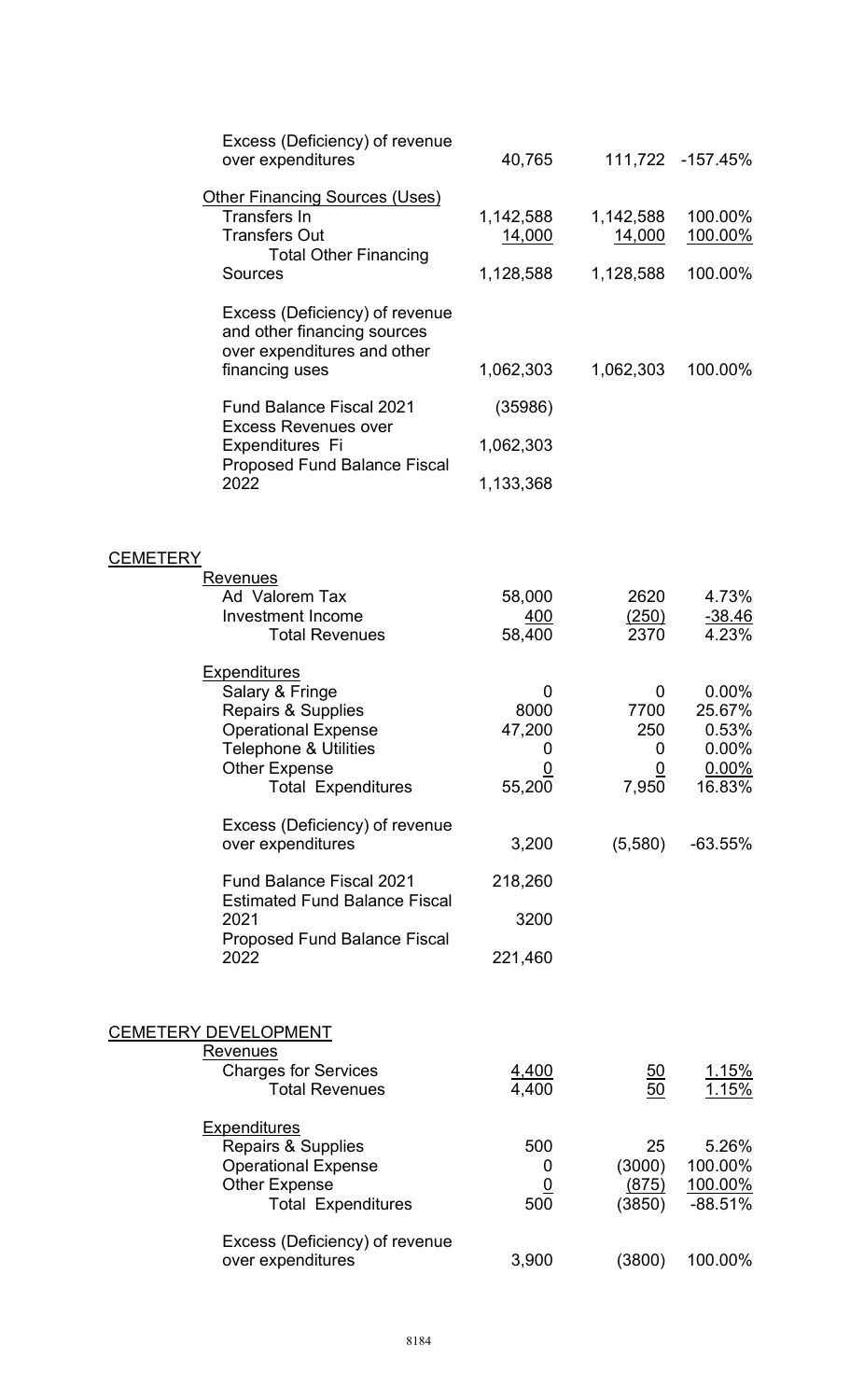| <b>Fund Balance Fiscal 2021</b><br><b>Excess of Revenues of Expens</b><br><b>Proposed Fund Balance Fiscal</b> | 61,000<br>3,900 |                |                    |
|---------------------------------------------------------------------------------------------------------------|-----------------|----------------|--------------------|
| 2022                                                                                                          | 64,900          |                |                    |
| <b>RICE CITY CIVIC CENTER</b>                                                                                 |                 |                |                    |
| Revenues                                                                                                      |                 |                |                    |
| <b>Charges for Services</b><br><b>Rentals</b>                                                                 | 2,100<br>9,000  | (1900)         | 100.00%<br>0.00%   |
| <b>Total Revenues</b>                                                                                         | 11,100          | (1900)         | 0.00%              |
| <b>Expenditures</b>                                                                                           |                 |                |                    |
| Salary & Fringe                                                                                               | 6,200           | 163            | 108.07%            |
| <b>Repairs &amp; Supplies</b>                                                                                 | 46,300<br>3,060 | 37800<br>935   | 100.00%<br>104.82% |
| <b>Operational Expense</b><br><b>Telephone &amp; Utilities</b>                                                | 8,000           | (4500)         | $-89.97%$          |
| <b>Other Expense</b>                                                                                          | 2,500           | (2032)         | <u>-165.52%</u>    |
| <b>Total Expenditures</b>                                                                                     | 66,060          | 32,366         | 96.06%             |
| Excess (Deficiency) of revenue<br>over expenditures                                                           | (54, 860)       | (34, 266)      | $-100.00\%$        |
| <b>Other Financing Sources (Uses)</b>                                                                         |                 |                |                    |
| <b>Transfers In</b>                                                                                           | 32,000          | (1176)         | $-3.55%$           |
| <b>Transfers Out</b>                                                                                          | (8,200)         | (596)          | $-6.78%$           |
| <b>Total Other Financing</b><br><b>Sources</b>                                                                | (31,600)        | (1772)         | $-2.38%$           |
| Excess (Deficiency) of revenue<br>and other financing sources<br>over expenditures and other                  |                 |                |                    |
| financing uses                                                                                                | (31060)         | (31060)        | 100.00%            |
| <b>Fund Balance Fiscal 2021</b>                                                                               | 36,050          |                |                    |
| Excess (Deficiency) of Revenu<br><b>Proposed Fund Balance Fiscal</b>                                          | (31,060)        |                |                    |
| 2022                                                                                                          | 4890            |                |                    |
|                                                                                                               |                 |                |                    |
| <b>MAIN STREET</b><br><u>Revenues</u>                                                                         |                 |                |                    |
| <b>Total Revenues</b>                                                                                         | 0               | 0              | $0.00\%$           |
| <b>Expenditures</b><br><b>Total Expenditures</b>                                                              | 0               | 0              | 0.00%              |
| Excess (Deficiency) of revenue                                                                                |                 |                |                    |
| over expenditures                                                                                             | 0               | 0              | $0.00\%$           |
| <b>Other Financing Sources (Uses)</b>                                                                         |                 |                |                    |
| <b>Transfers Out</b>                                                                                          | $\overline{0}$  | $\overline{0}$ | $0.00\%$           |
| <b>Total Other Financing</b><br><b>Sources</b>                                                                | 0               | 0              | 0.00%              |
| Excess (Deficiency) of revenue<br>and other financing sources                                                 |                 |                |                    |
| over expenditures and other                                                                                   |                 |                |                    |
| financing uses                                                                                                | 0               | 0              | 0.00%              |
| Fund Balance Fiscal 2018                                                                                      | 1,642           |                |                    |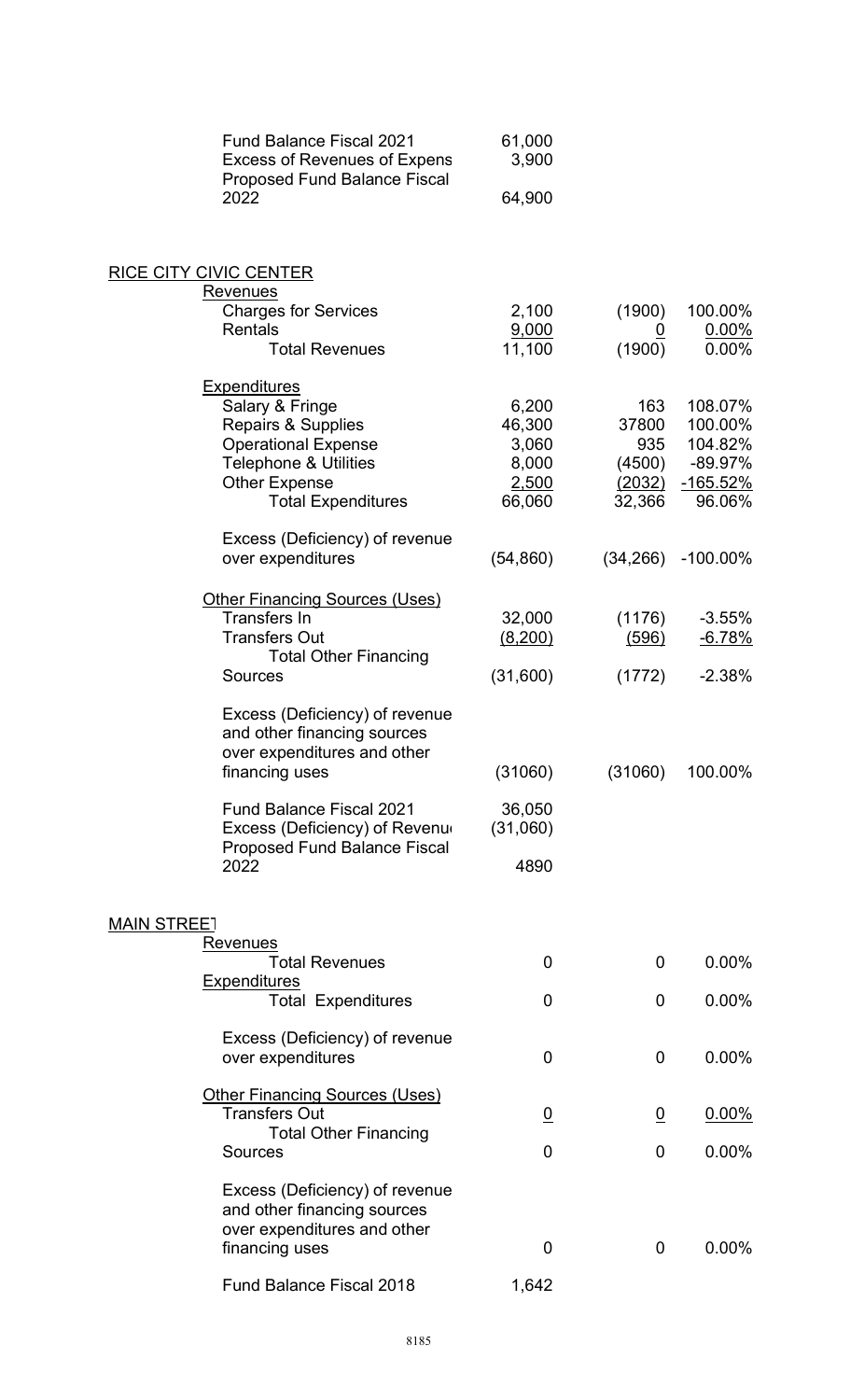| <b>Estimated Fund Balance Fiscal</b> |       |
|--------------------------------------|-------|
| 2021                                 | 1.642 |
| <b>Proposed Fund Balance Fiscal</b>  |       |
| 2022                                 | 1.642 |

# INDUSTRIAL INDUCEMENT **Revenues** Investment Income<br>
Total Revenues<br>  $\begin{array}{ccc}\n0 & 0 & 0.00\% \\
\hline\n0 & 0.00\% \\
\end{array}$ **Total Revenues Expenditures** <u>Operational Expense</u><br>
Total Expenditures 
and 0 0.00%<br>
Operational Expenditures<br>
O 0.00% Total Expenditures Excess (Deficiency) of revenue over expenditures and the contract of the contract of the contract of the contract of the contract of the contract of the contract of the contract of the contract of the contract of the contract of the contract of the cont Fund Balance Fiscal 2019 561,097 Estimated Fund Balance Fiscal 561,867 Proposed Fund Balance Fiscal 2021 561,867

## UTILITY FUND - SEWAGE

| Revenues                                   |           |          |             |
|--------------------------------------------|-----------|----------|-------------|
| <b>Ad Valorem Taxes</b>                    | 276,000   | 17559    | 6.79%       |
| Grants                                     | 0         | 0        | 0.00%       |
| Loan Proceeds                              | 6,575,610 | 0        | $-100.00\%$ |
| <b>Charges for Services</b>                | 1,985,501 | 344,501  | 20.99%      |
| <b>Investment Income</b>                   | 1,325     | (2675)   | $-66.88%$   |
| <b>Other Revenues</b>                      | 5,000     | 2000     | 66.67%      |
| <b>Total Revenues</b>                      | 2,943,436 | 361385   | $-12.17%$   |
| <b>Expenditures</b>                        |           |          |             |
| <b>Sewage Utility Administration</b>       |           |          |             |
| Salary & Fringe                            | 129,800   | (3520)   | $-2.64%$    |
| <b>Repairs &amp; Supplies</b>              | 8,300     | (450)    | $-15.82%$   |
| <b>Operational Expense</b>                 | 159,450   | 19525    | 13.95%      |
| <b>Telephone &amp; Utilities</b>           | 142,000   | (30,000) | $-17.44%$   |
| <b>Debt Service</b>                        | 65,000    | 6625     | 11.35%      |
| Depreciation                               | 1,100,000 | 42,553   | 4.02%       |
| <b>Other Expense</b>                       | 13,100    | 3,800    | 40.86%      |
| <b>Total Sewage Administration</b>         | 1,617,650 | 38,533   | 2.44%       |
| <b>Disposal Department</b>                 |           |          |             |
| Salary & Fringe                            | 44,195    | (6311)   | $-12.83%$   |
| <b>Repairs &amp; Supplies</b>              | 102,000   | (1000)   | $-0.97%$    |
| <b>Operational Expense</b>                 | 37,975    | (375)    | $-15.06%$   |
| <b>Other Expense</b>                       | 3,000     | 1350     | 81.82%      |
| <b>Total Disposal Department</b>           | 181,770   | (5036)   | $-6.11%$    |
|                                            |           |          |             |
| <b>Sewer Department</b><br>Salary & Fringe | 150,200   | 16145    | 16.55%      |
| <b>Repairs &amp; Supplies</b>              | 173,000   | (2500)   | $-118.75%$  |
| <b>Operational Expense</b>                 | 2,000.00  | (21450)  | 171.61%     |
| <b>Other Expense</b>                       | 676110    | (400)    | 331.80%     |
|                                            |           |          |             |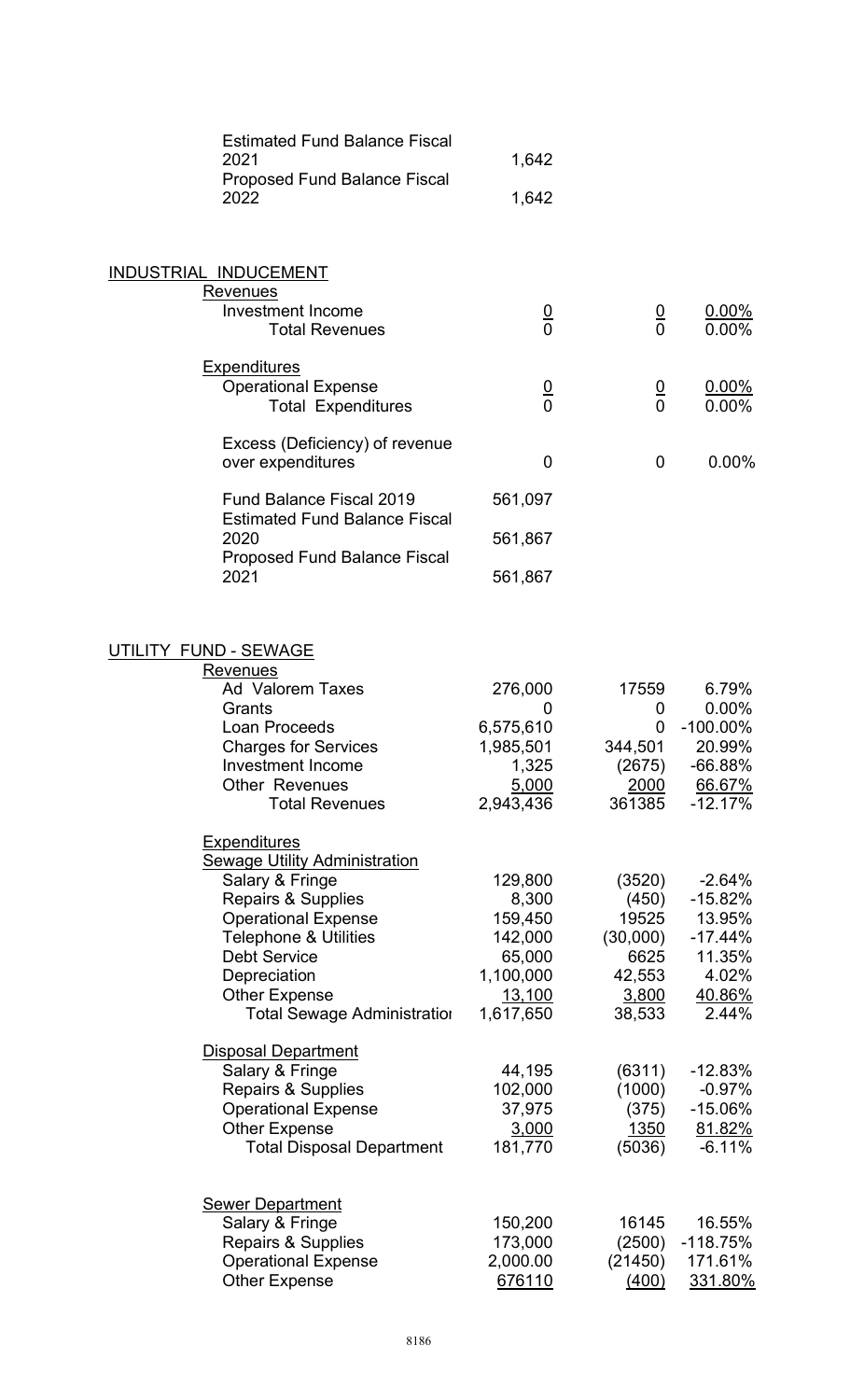|                                                                  | <b>Total Sewer Department</b>                                                                                                                             | 1,001,310                                          | (7, 405)                                     | -75.05%                                              |
|------------------------------------------------------------------|-----------------------------------------------------------------------------------------------------------------------------------------------------------|----------------------------------------------------|----------------------------------------------|------------------------------------------------------|
| Inflow / Infiltration<br>Salary & Fringe<br><b>Other Expense</b> | <b>Repairs &amp; Supplies</b><br><b>Operational Expense</b><br>Total Inflow / Infiltration                                                                | 196,900<br>9,000<br>13,535<br>1875500<br>2,094,935 | (9564)<br>1300<br>2125<br>1875100<br>1868961 | $-4.63%$<br>16.88%<br>18.62%<br>468.78%<br>827.07%   |
| Salary & Fringe<br><b>Other Expense</b><br>Department            | <b>Sewer Cleaner Department</b><br><b>Repairs &amp; Supplies</b><br><b>Operational Expense</b><br><b>Total Sewer Cleaner</b>                              | 44,690<br>4,200<br>6,340<br>100<br>55,330          | (1128)<br>(50)<br>1030<br>25<br>(123)        | $-2.46%$<br>$-1.18%$<br>19.40%<br>33.33%<br>$-0.22%$ |
| <b>Current Assets</b><br><b>Current Liabilities</b>              |                                                                                                                                                           | 0<br>303,000                                       | 0<br>4,000                                   | 0.00%<br>1.34%                                       |
|                                                                  | <b>Total Utilities Expenditur</b>                                                                                                                         | 4,956,395                                          | 1,150,356                                    | 34.19%                                               |
|                                                                  | Excess (Deficiency) of revenue<br>over expenditures/Depreciation                                                                                          | (1,933,559)                                        | 87,912                                       | $-10.10%$                                            |
| <b>Transfers In</b>                                              | <b>Other Financing Sources (Uses)</b>                                                                                                                     | 2,255,000                                          | 1,8936,625                                   | 0.03%                                                |
| <b>Transfers Out</b>                                             | <b>Total Other Financing</b>                                                                                                                              | 479,000                                            | 18,476                                       | <u>-9.02%</u>                                        |
| Sources                                                          |                                                                                                                                                           | 1,776,000                                          | 1,875,149                                    | $-31.60%$                                            |
| Depreciation<br>Depreciation<br>Depreciation                     | Excess (Deficiency) of revenue<br>and other financing sources<br>over expenditures and other<br>financing uses - With<br>Excess (Deficiency)<br>- Without | (157, 559)<br><u>1,100,000</u><br>942,441          | 724004<br><u>42553</u><br>766557             | 82.13%<br><u>4.20%</u><br>4.35%                      |
|                                                                  | <b>Fund Balance 2021</b><br>Excess (Deficiency) of Revenu<br>Proposed Net Assets Fiscal 20                                                                | 8,712,072<br>(157, 559)<br>8,554,513               |                                              |                                                      |
| Revenues<br>Grants & Loans                                       | <b>Total Revenues</b>                                                                                                                                     | $\frac{0}{0}$                                      | $\frac{0}{0}$                                | $0.00\%$<br>$0.00\%$                                 |
| <u>Expenditures</u><br>Capital Outlay                            | <b>Total Expenditures</b>                                                                                                                                 | $\frac{0}{0}$                                      | $\frac{0}{0}$                                | $0.00\%$<br>$0.00\%$                                 |
| over expenditures                                                | Excess (Deficiency) of revenue                                                                                                                            | 0                                                  | $\mathbf 0$                                  | $0.00\%$                                             |
|                                                                  | <b>Fund Balance Fiscal 2018</b><br><b>Estimated Fund Balance Fiscal</b>                                                                                   | 0                                                  |                                              |                                                      |
| 2021                                                             | <b>Proposed Fund Balance Fiscal</b>                                                                                                                       | 0                                                  |                                              |                                                      |
| 2022                                                             |                                                                                                                                                           | 0                                                  |                                              |                                                      |

LCDBG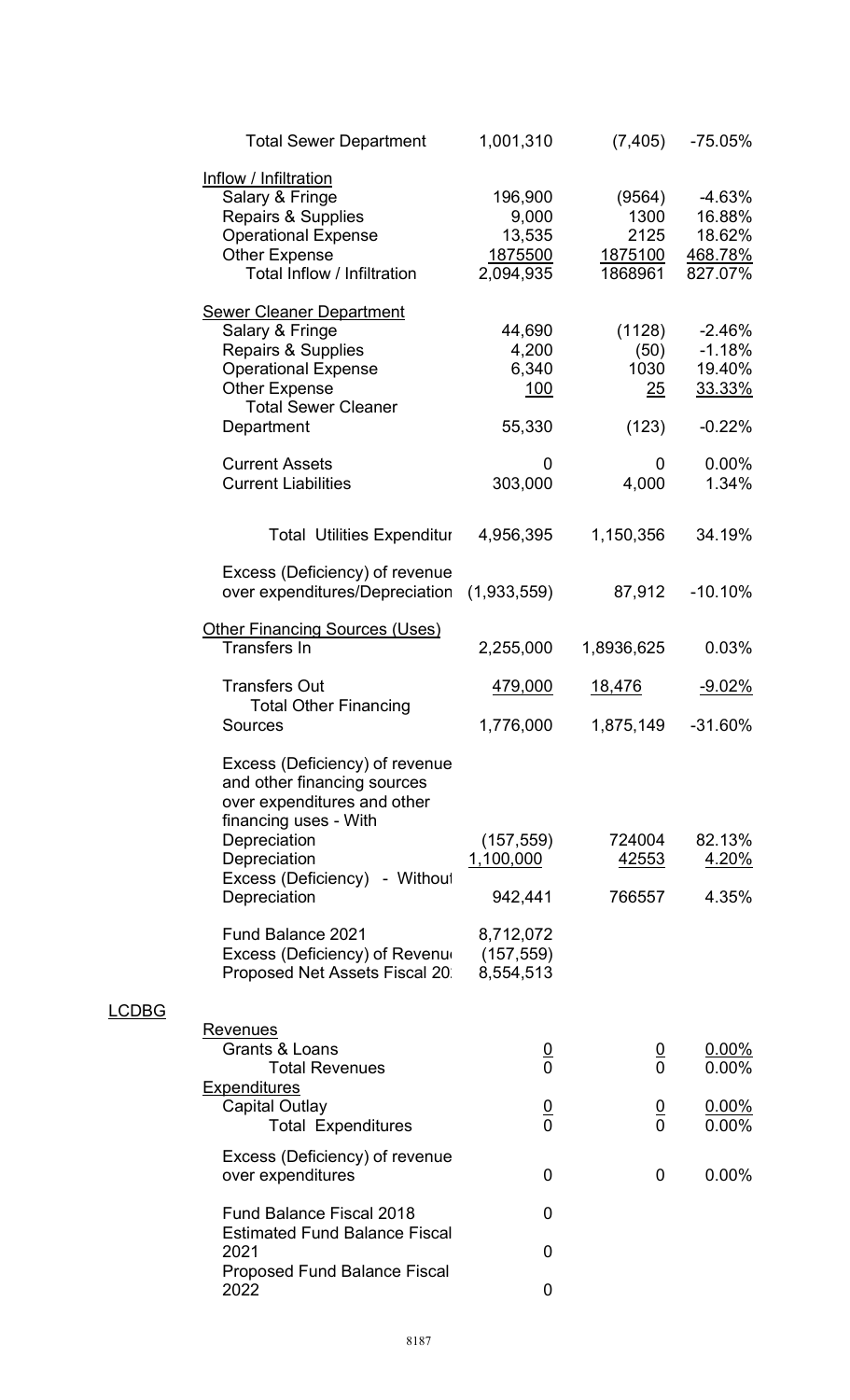# COLLISION & LOSS

| <u>Revenues</u><br><b>Investment Income</b><br><b>Total Revenues</b>                                                              | <u>2001</u><br>2001                     | <u>2001</u><br>2001                      | <u>-100.00%</u><br>$-100.00\%$           |
|-----------------------------------------------------------------------------------------------------------------------------------|-----------------------------------------|------------------------------------------|------------------------------------------|
| <b>Expenditures</b><br><b>Operational Expense</b><br><b>Insurance Claims</b><br><b>Other Expense</b><br><b>Total Expenditures</b> | 22,000<br>110,000<br>132,000            | 0<br>(40000)<br>(40000)                  | 0.00%<br>$-26.67%$<br>0.00%<br>$-23.26%$ |
| Excess (Deficiency) of revenue<br>over expenditures                                                                               | (129, 999)                              | (42001)                                  | $-24.42%$                                |
| <b>Other Financing Sources (Uses)</b><br><b>Transfers In</b><br><b>Total Other Financing</b><br><b>Sources</b>                    | 180,000<br>180,000                      | 8000<br>8000                             | <u>4.65%</u><br>4.65%                    |
| Excess (Deficiency) of revenue<br>and other financing sources<br>over expenditures and other<br>financing uses                    | 50,001                                  | (29999)                                  | 100.00%                                  |
| <b>EMPLOYEE BENEFIT PLAN</b>                                                                                                      |                                         |                                          |                                          |
| <u>Revenues</u><br><b>Charges for Services</b><br><b>Investment Income</b><br><b>Other Revenues</b><br><b>Total Revenues</b>      | 1,647,000<br>2<br>175,000<br>1,822,002  | 214563<br>2<br>29500<br>244065           | 14.98%<br>100.00%<br>20.27%<br>15.47%    |
| <b>Expenditures</b><br><b>Operational Expense</b><br><b>Insurance Claims</b><br><b>Total Expenditures</b>                         | 384,000<br>1379000<br>1763000           | (22700)<br>207763<br>185063              | $-5.58%$<br>3.22%<br>0.95%               |
| Excess (Deficiency) of revenue<br>over expenditures                                                                               | 59002                                   | 59002                                    | 100.00%                                  |
| <b>WORKMEN'S COMPENSATION</b><br><b>Revenues</b>                                                                                  |                                         |                                          |                                          |
| <b>Charges for Services</b><br><b>Investment Income</b><br>Miscellaneous Income<br><b>Total Revenues</b>                          | 658,000<br>1000<br>354,000<br>1,013,000 | 47044<br>600<br>279,000<br>326644        | 7.70%<br>150.00%<br>118.50%<br>47.59%    |
| <b>Expenditures</b><br><b>Operational Expense</b><br><b>Insurance Claims</b><br><b>Other Expense</b><br><b>Total Expenditures</b> | 250,000<br>481,000<br>1000<br>732,000   | (43500)<br>88176<br><u>968</u><br>45,644 | $-14.82%$<br>22.45%<br>30.25%<br>6.65%   |
| Excess (Deficiency) of revenue<br>over expenditures                                                                               | 281,000                                 | 281000                                   | 100.00%                                  |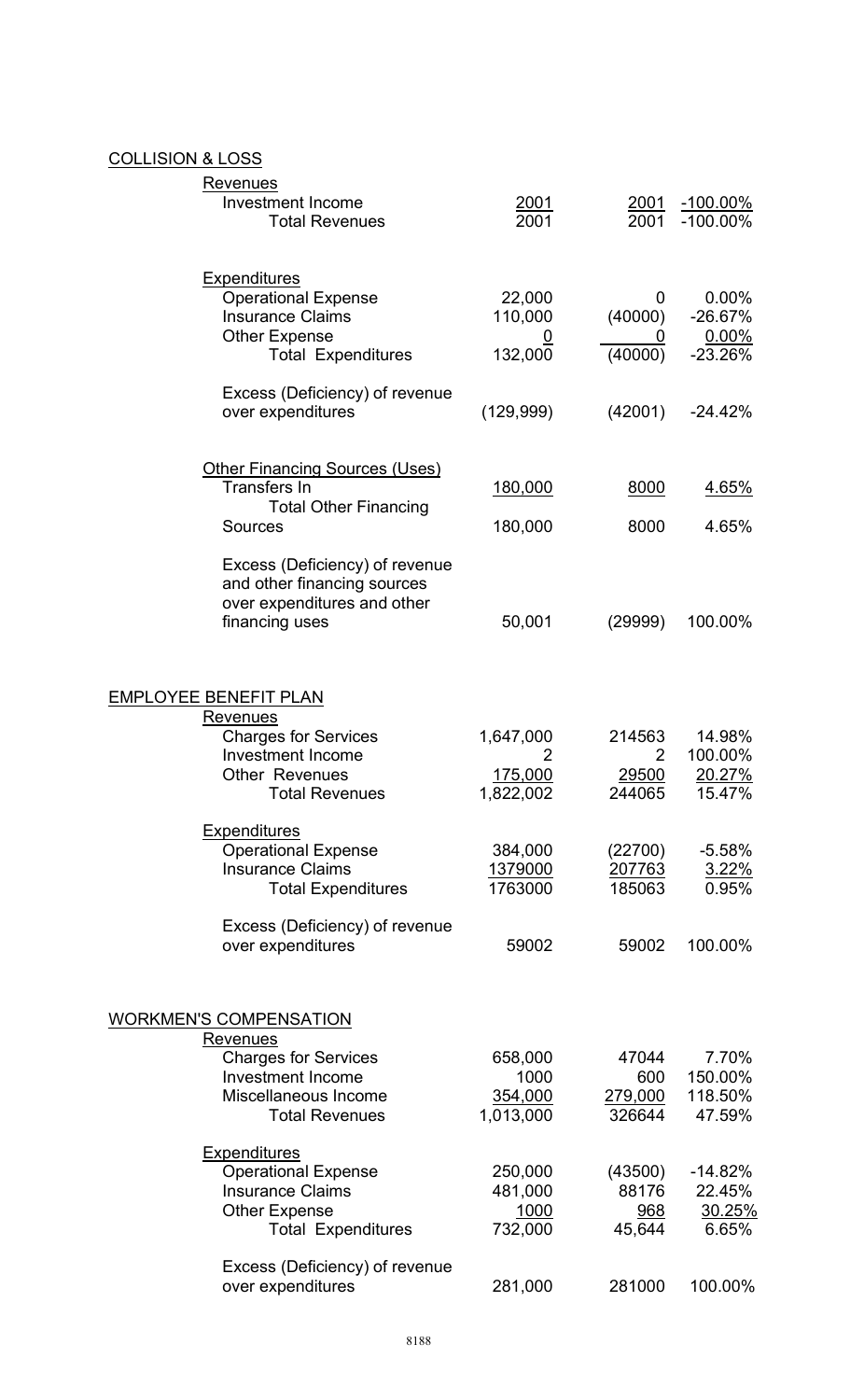#### REFUNDING BONDS SERIES 2011

| $\frac{0}{0}$              | $\frac{0}{0}$      | $0.00\%$<br>$0.00\%$             |
|----------------------------|--------------------|----------------------------------|
| 1000<br>448,696<br>449,696 | 0<br>$\frac{0}{0}$ | $0.00\%$<br>$0.00\%$<br>$0.00\%$ |
| (449, 696)                 | 0                  | $0.00\%$                         |
| 449,400<br>449,400         | (296)<br>(296)     | $-0.07\%$<br>$-0.07%$            |
| O                          | 0                  | $0.00\%$                         |
|                            |                    |                                  |

 BE IT FURTHER ORDAINED, the amounts shall be available for expenditures only to the extent and only as included within the 2021-2022 fiscal budget, however nothing shall be construed to prohibit the Governing Authority from making amendments to the budget.

BE IT FURTHER ORDAINED, the Mayor of the City of Crowley, Tim Monceaux, is hereby authorized and in his sole discretion, to make such changes within the various budget classifications as he may deem necessary.

BE IT FURTHER ORDAINED, if any provision, part, word, section, subsection, sentence, clause, or phrase of this ordinance should be held invalid by a court of competent jurisdiction, such decision shall not affect the validity of the remaining portions of this ordinance and do hereby declare the provisions hereof, to be severable, then in that event, only that particular provision, part, word, section, subsection, sentence, clause or phrase shall be deemed unconstitutional or invalid and the remaining provisions, parts, words, sections, subsections, sentences, clauses or phrases will not be affected and shall continue in full force and effect.

BE IT FURTHER ORDAINED that all ordinances or parts of ordinances inconsistent with or in conflict herewith be and the same are hereby repealed.

 BE IT FURTHER ORDAINED that this ordinance shall become effective immediately upon adoption.